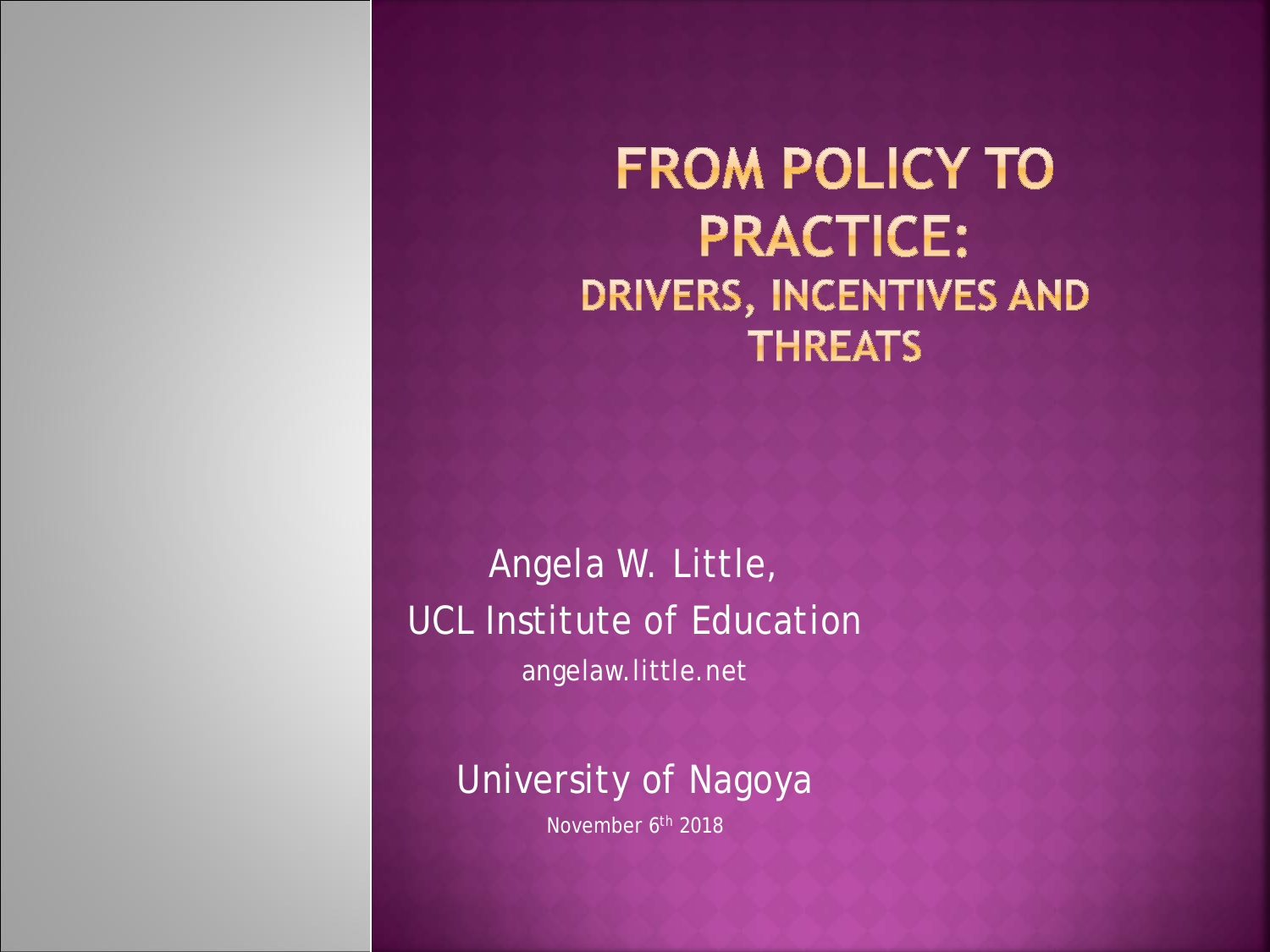### LECTURE AIMS

- To consider the nature and range of education policy
- To reflect on who are the key policymakers and planners
- To explore conceptual frameworks for understanding education policy
- To analyse the drivers of, incentives for and threats to education policy implementation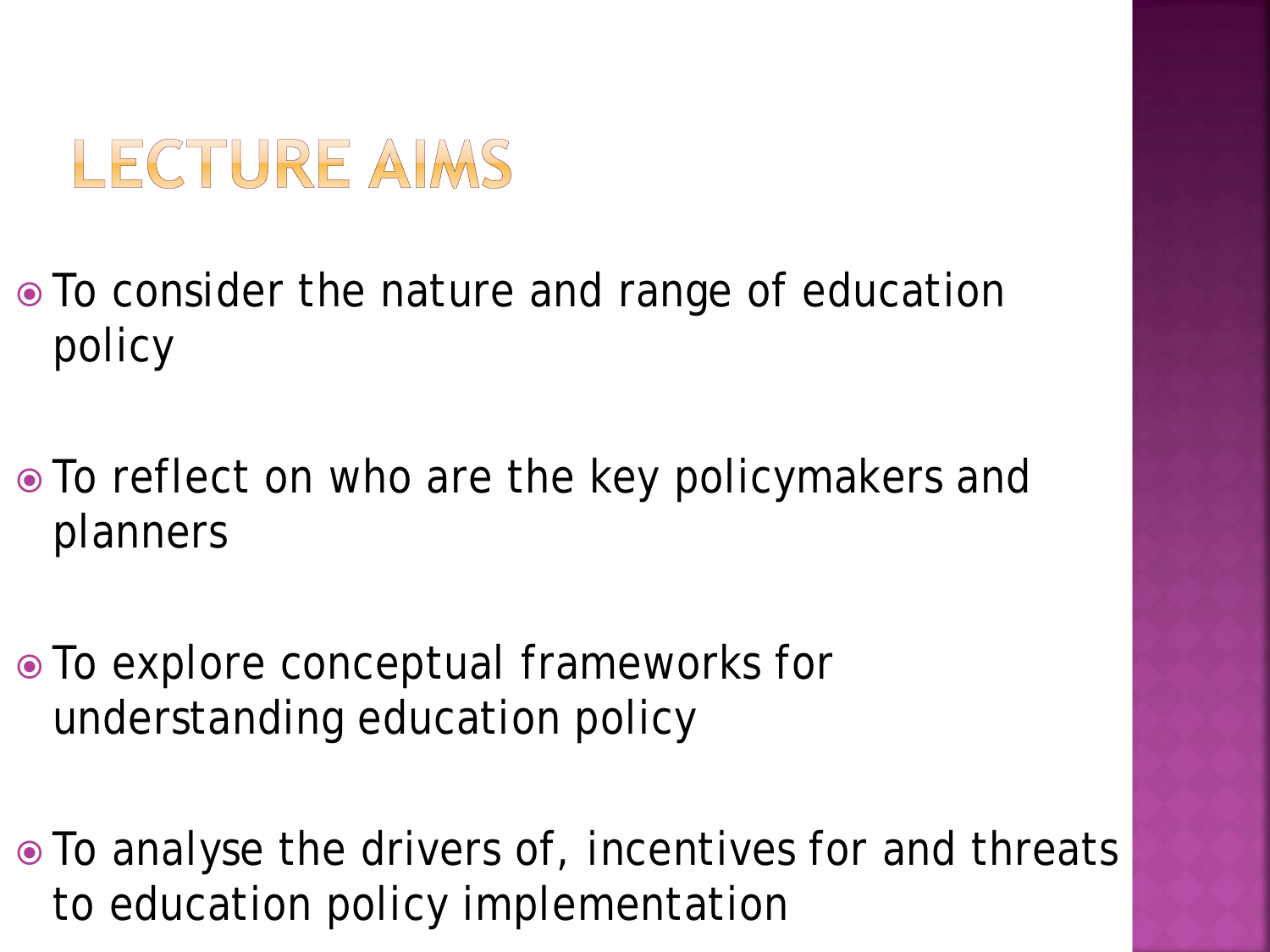## WHAT IS A POLICY?

 An explicit or implicit single decision or group of decisions which may

- **set out directives for guiding future decisions,**
- **Example 1** initiate or retard action, or
- **quide implementation of previous decisions**

• Broad statements of goals, objectives and means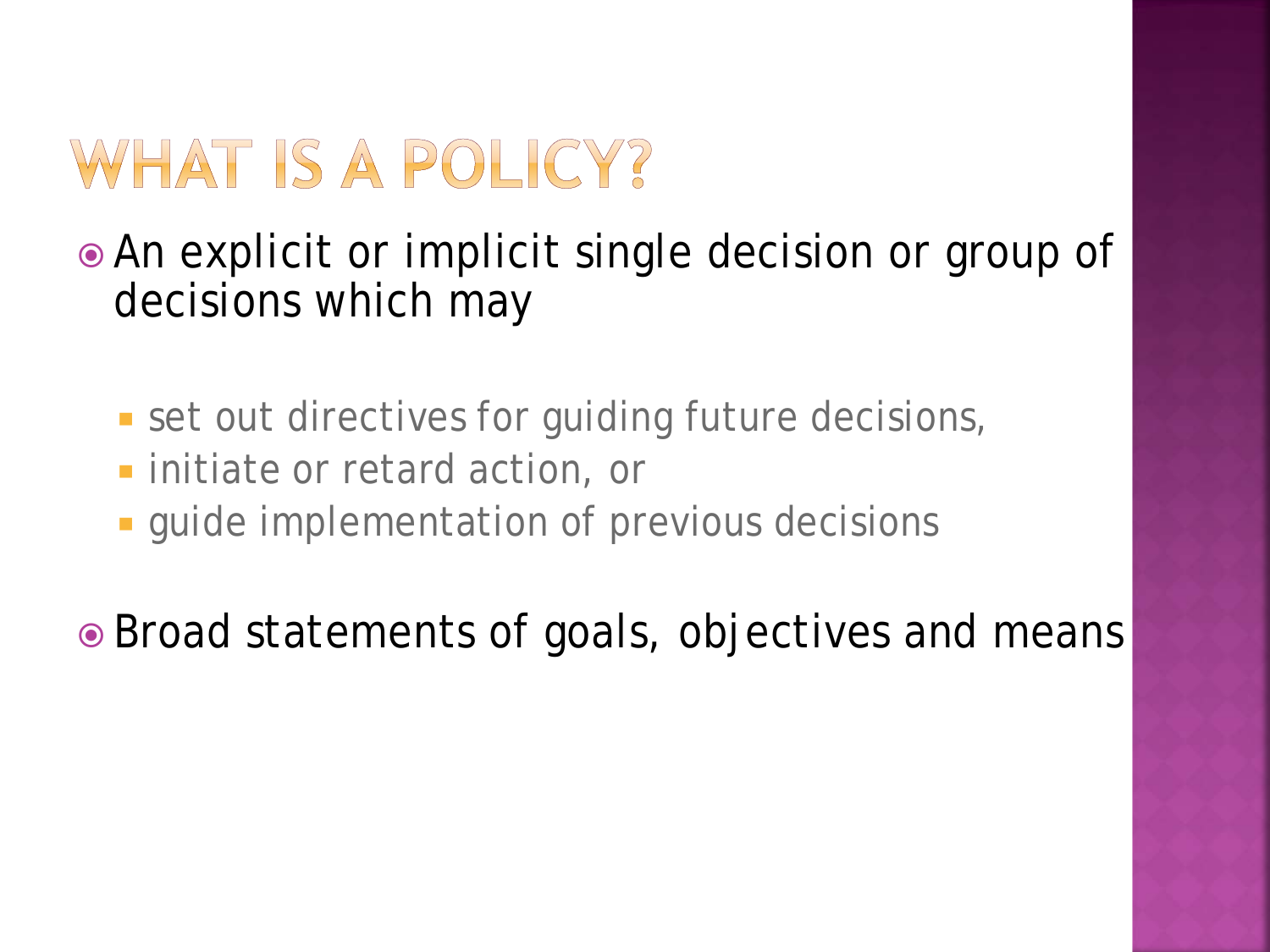### WHAT IS POLICY?

a matter of borrowing and copying bits and pieces of ideas from elsewhere… ramshackle, compromise, hit or miss affairs, that are reworked, tinkered with…. and, ultimately, (recreated) in contexts of practice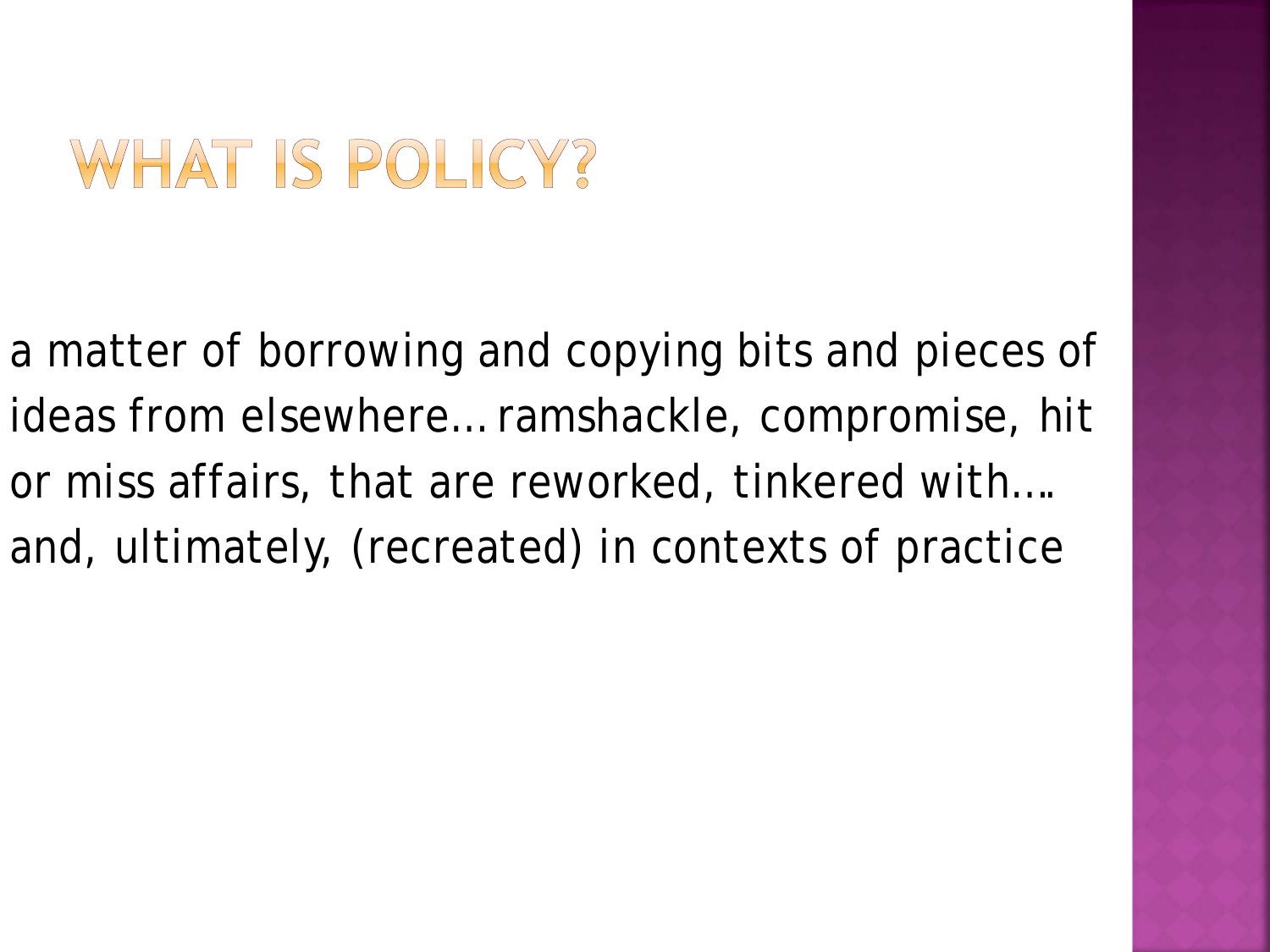# EXAMPLES OF POLICY?

- National policies for education
- National policies for development
- Provincial policies for education
- Provincial policies for health
- District policies
- School policies
- Curriculum policy
- Heath education curriculum policy
- Teacher education policy
- Health worker policy
- Gender awareness policy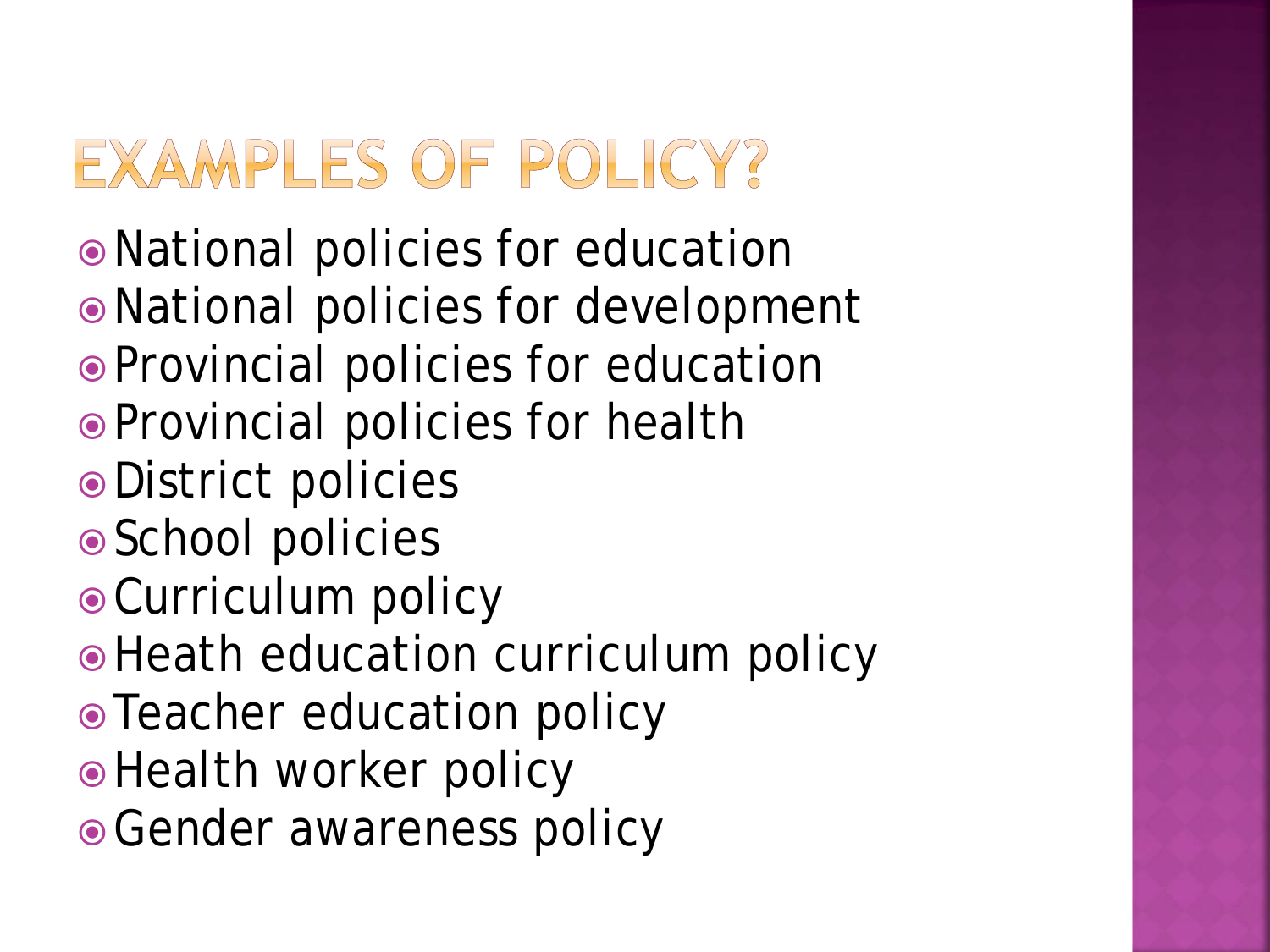## PAIRED TASK

- Describe an educational or health promotion policy you know well to your partner.
	- **What was the policy?**
	- **Have you read policy documents?**
	- Did you participate in any policy discussions/debates?
	- **Was the policy well resourced?**
	- **Was there resistance to the policy?** If so, where did the resistance come from?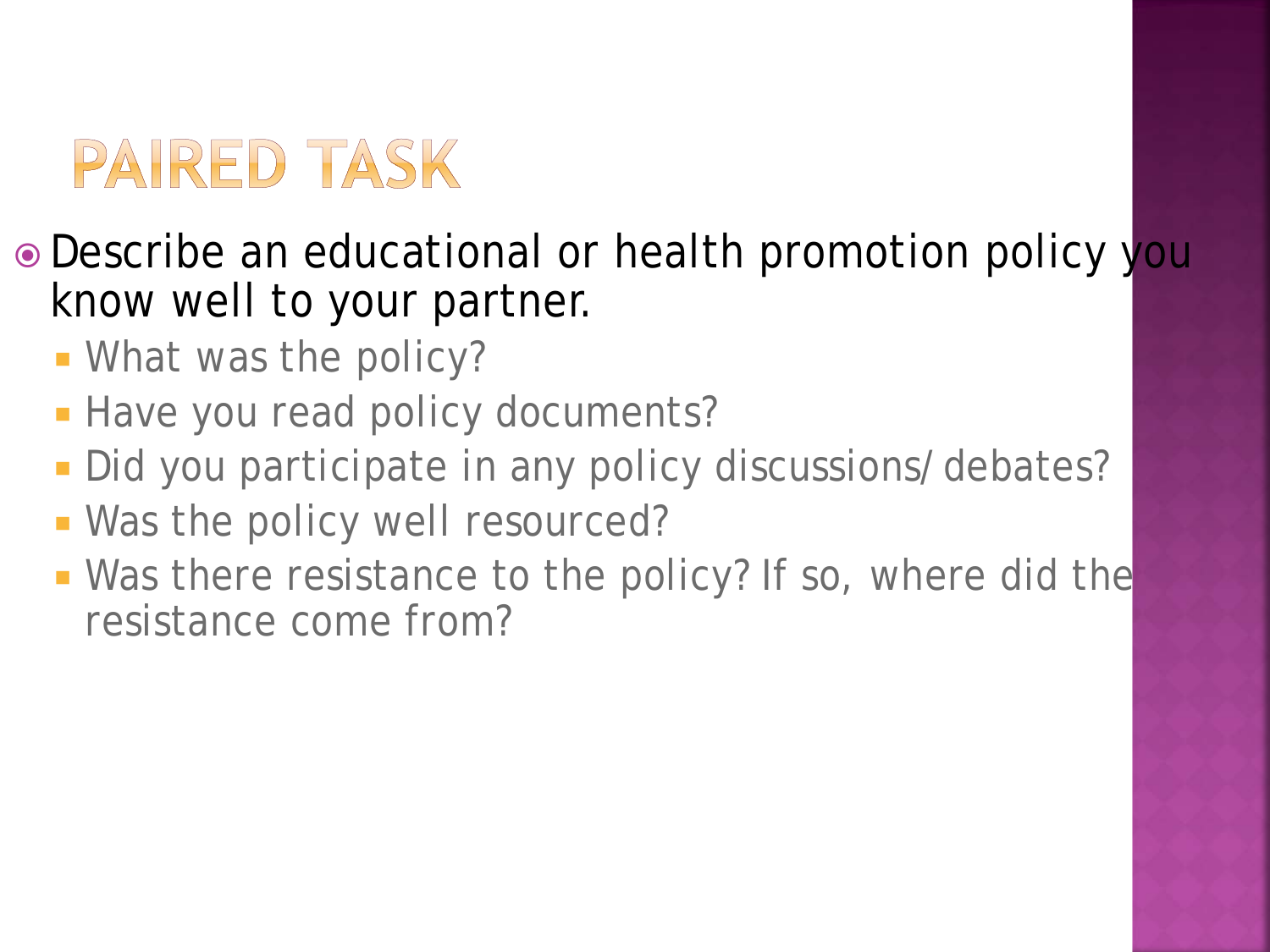# WHO ARE THE POLICYMAKERS AND PLANNERS?

- School principals and teachers
- Sub provincial education officers
- Provincial Ministry of Education officers
- National Ministry of Education officers
- National Education Commission members
- National Ministry of Finance and Planning officers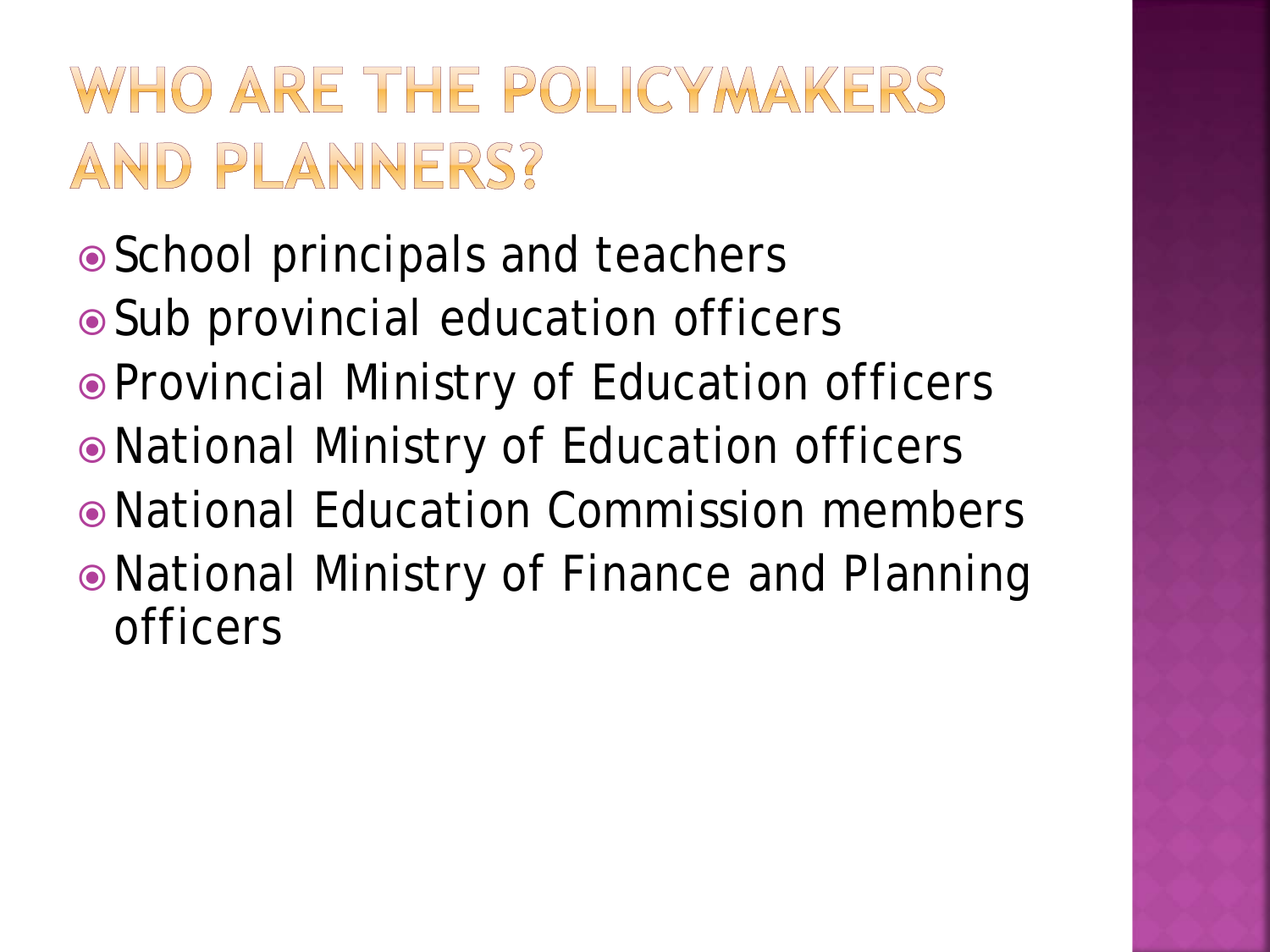# RESOURCE-RICH AND RESOURCE-POOR POLICIES

 *Broad statements of goals, objectives and means cannot be taken seriously as policy if resources for their implementation are neither identified nor allocated.*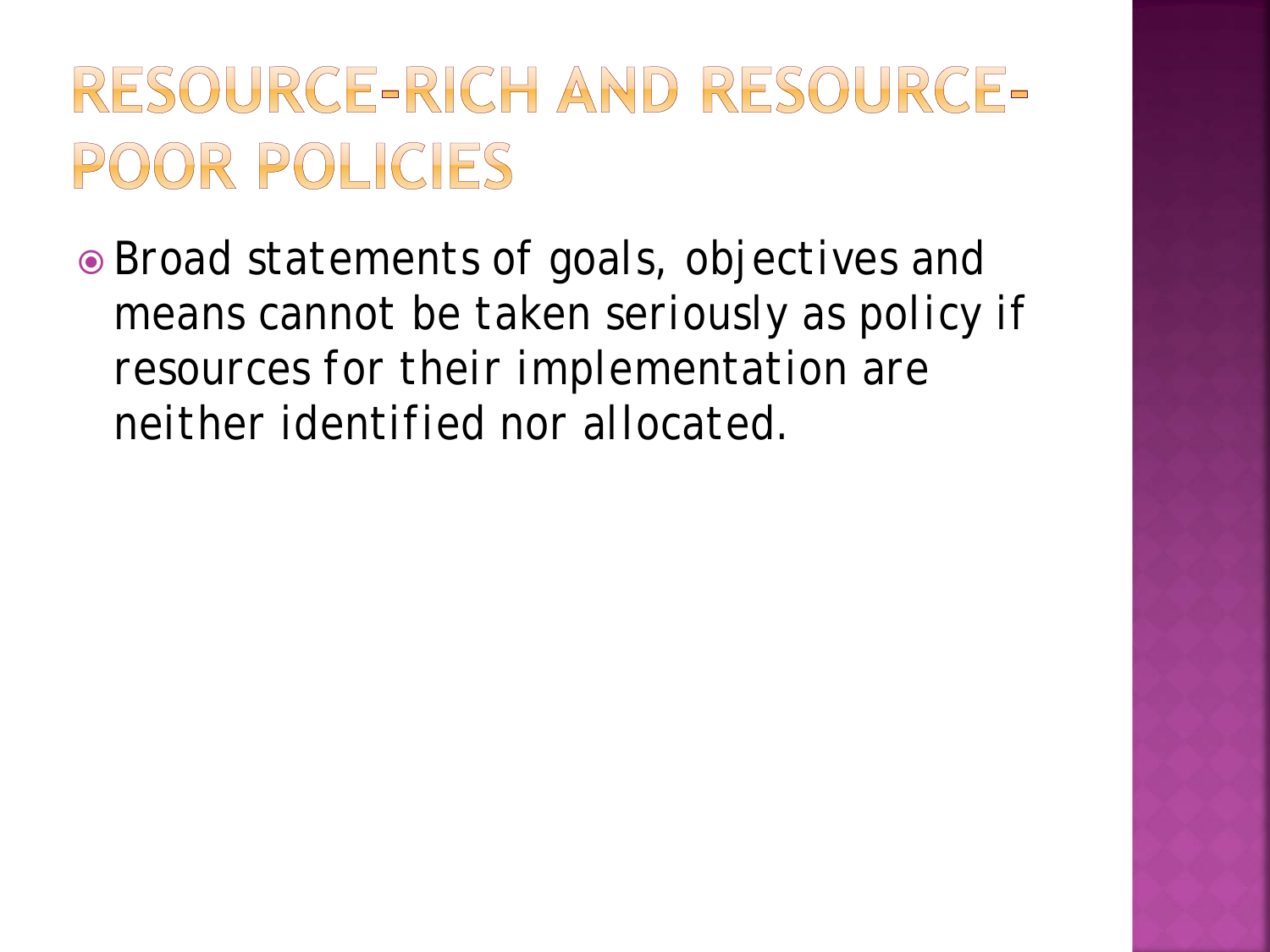# SDG 4 - ENSURE INCLUSIVE AND EQUITABLE QUALITY EDUCATION AND PROMOTE LIFELONG LEARNING OPPORTUNITIES FOR ALL



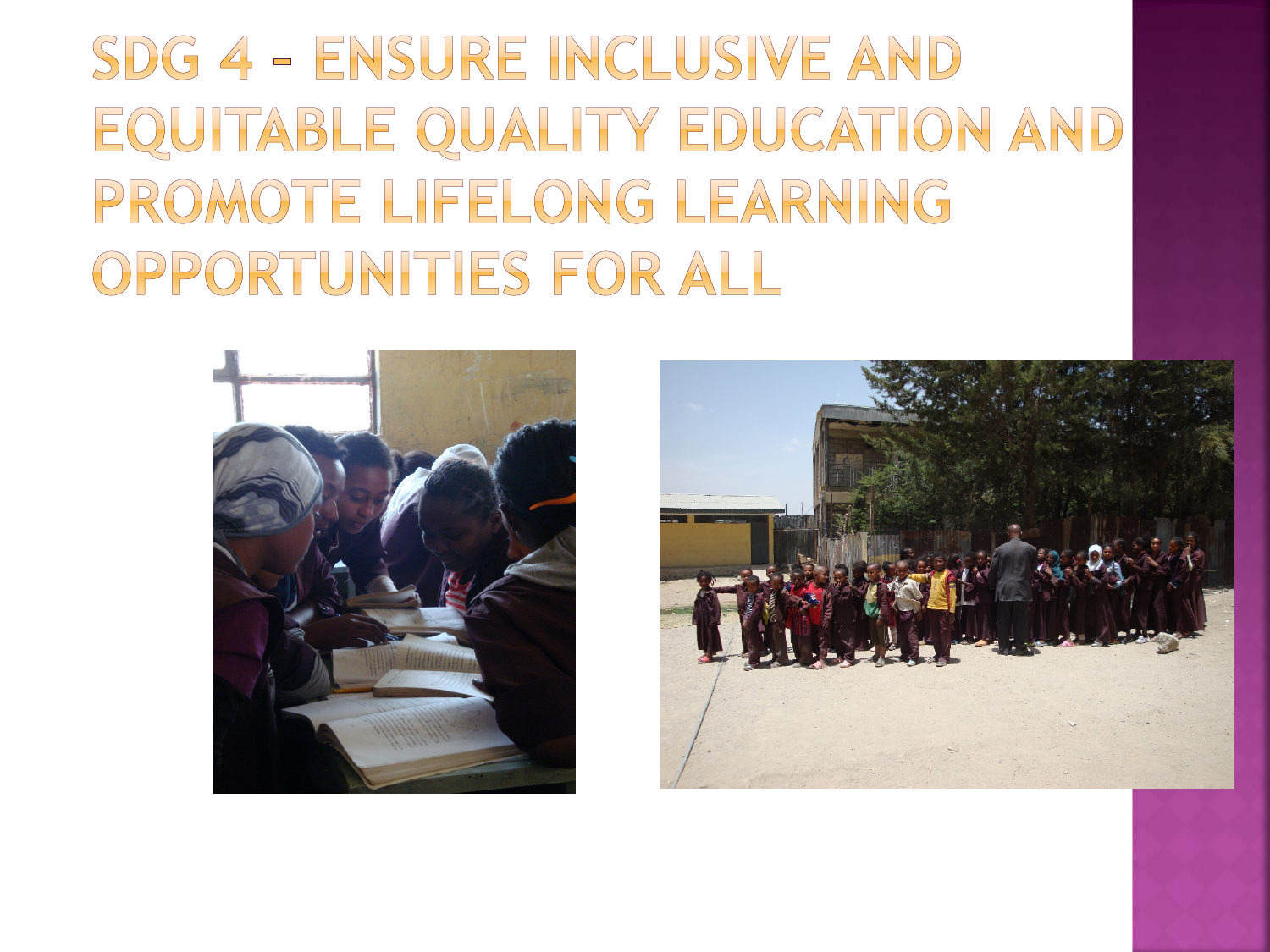### EFA POLICIES PRE-DATE INDEPENDENCE AND JOMTIEN

● Sri Lanka (independence 1948)

Colonial state policies 1871 and 'grants-in aid' to promote expansion Free Education Bill of 1945

• Ghana (independence 1957)

Guggisberg's 16 guiding principles for the development of education

1961 education act primary and middle school fee-free

• India (independence 1947)

1920s and 1930s education acts passed in most provinces

Ghandi's vision of elementary education pervaded much of the independence movement

1968 policy on access to elementary education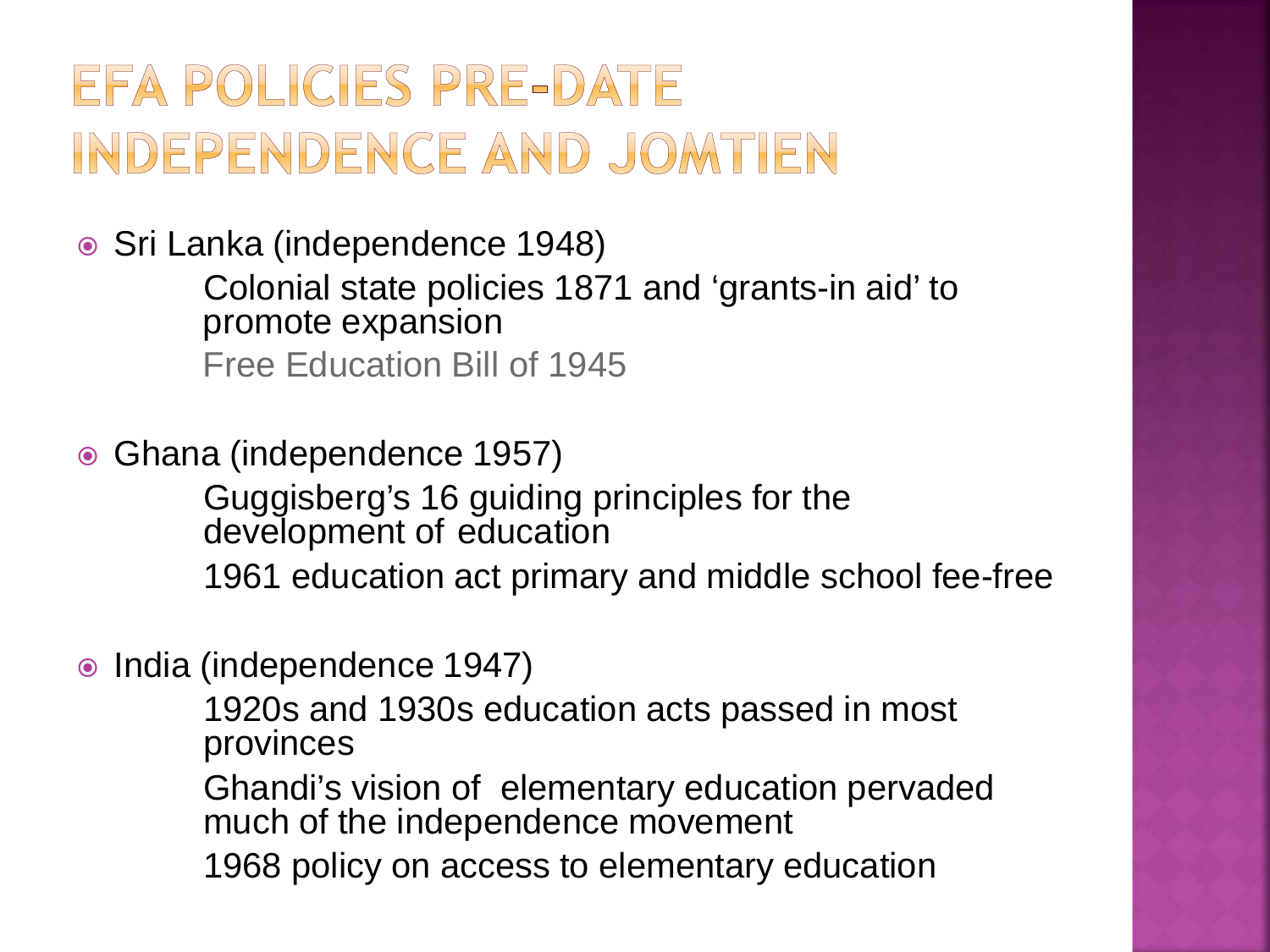

situation

(2) The **generation** of policy options

(3) **Evaluation** of policy options

(4) Making the policy **decision**

(5) Planning of policy **implementation**

(6) Policy **impact assessment**

**POLICY ADJUSTMENT**

(7) Subsequent policy **cycles**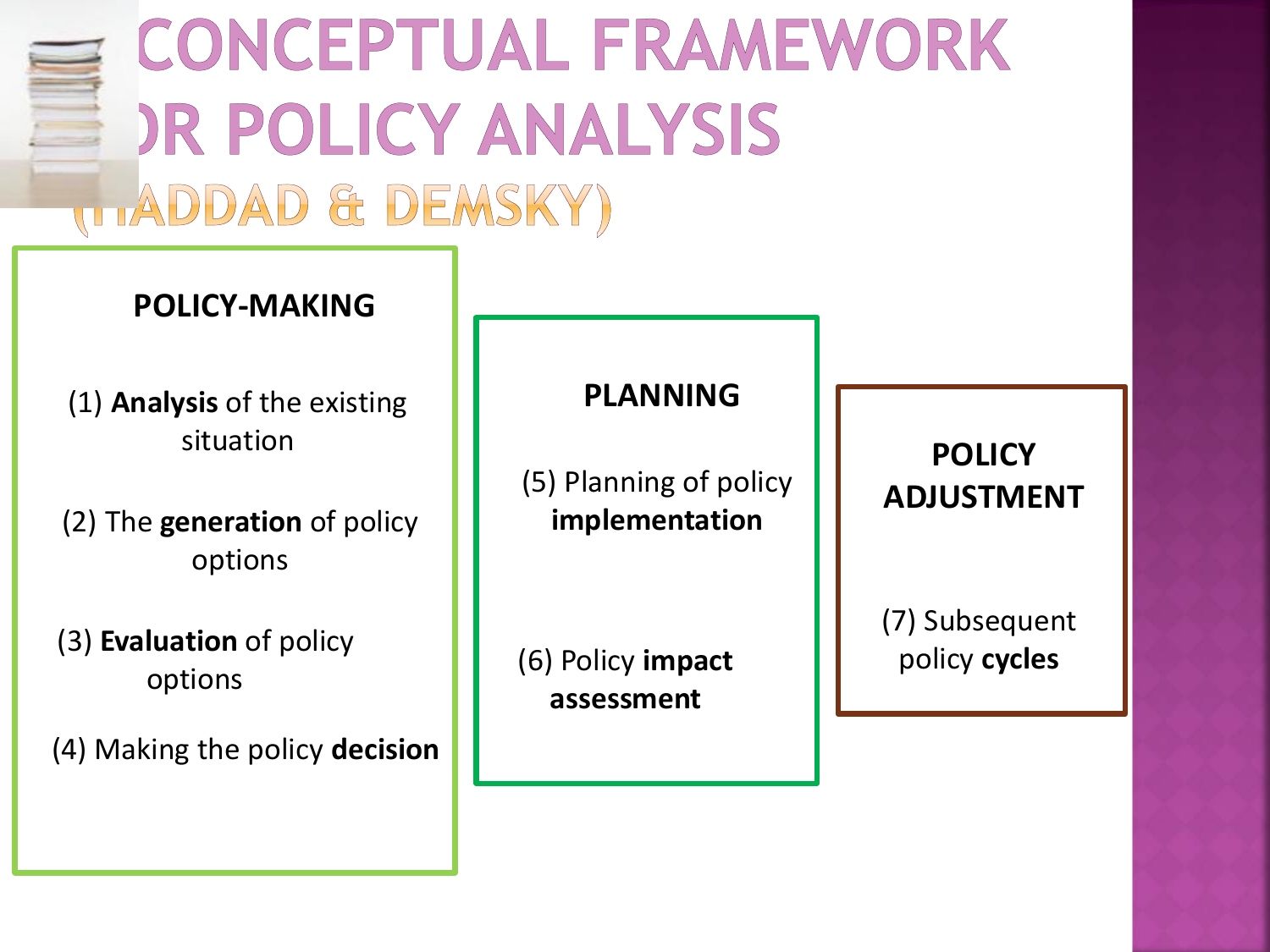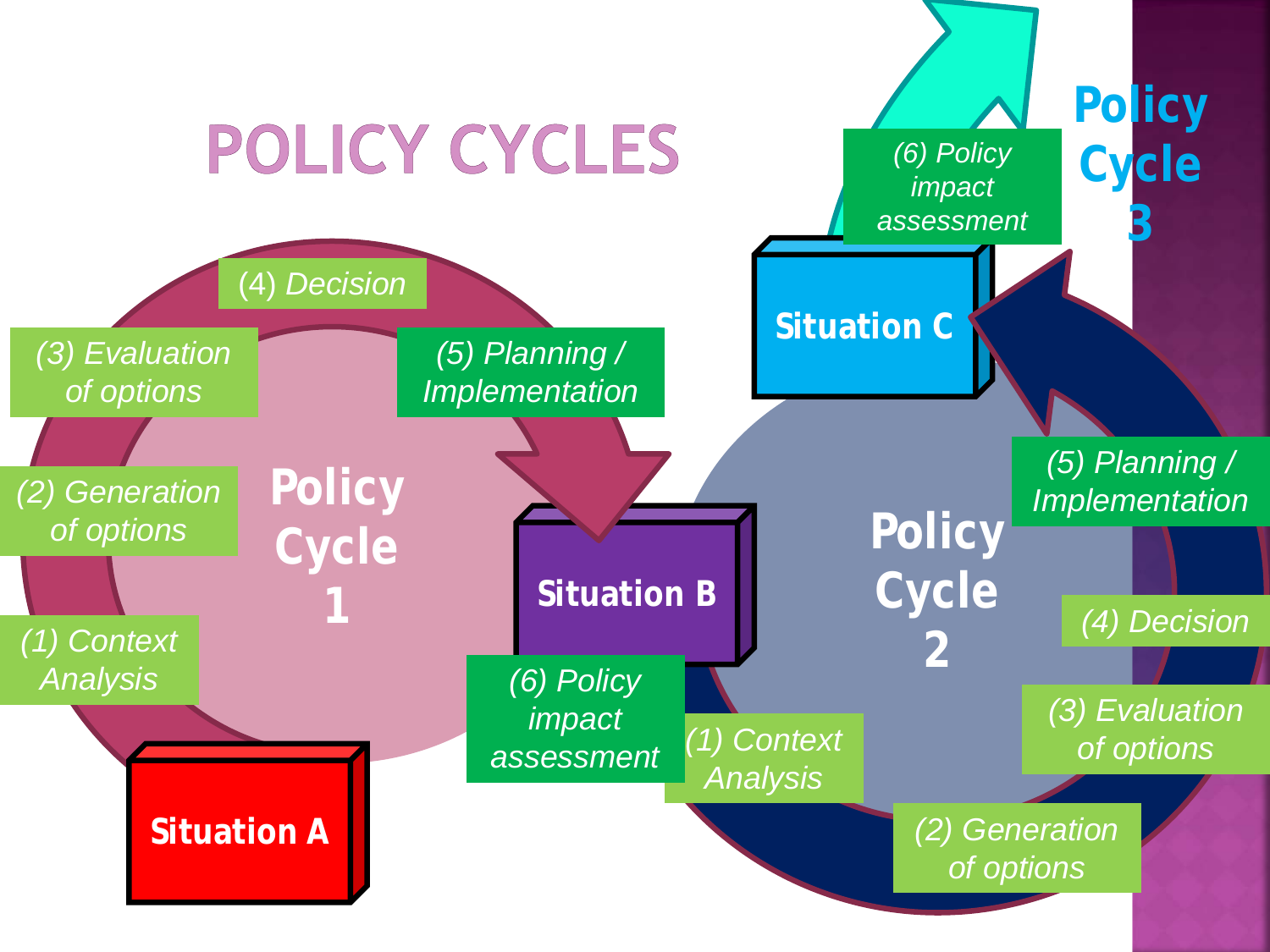#### OLITICAL ECONOMY

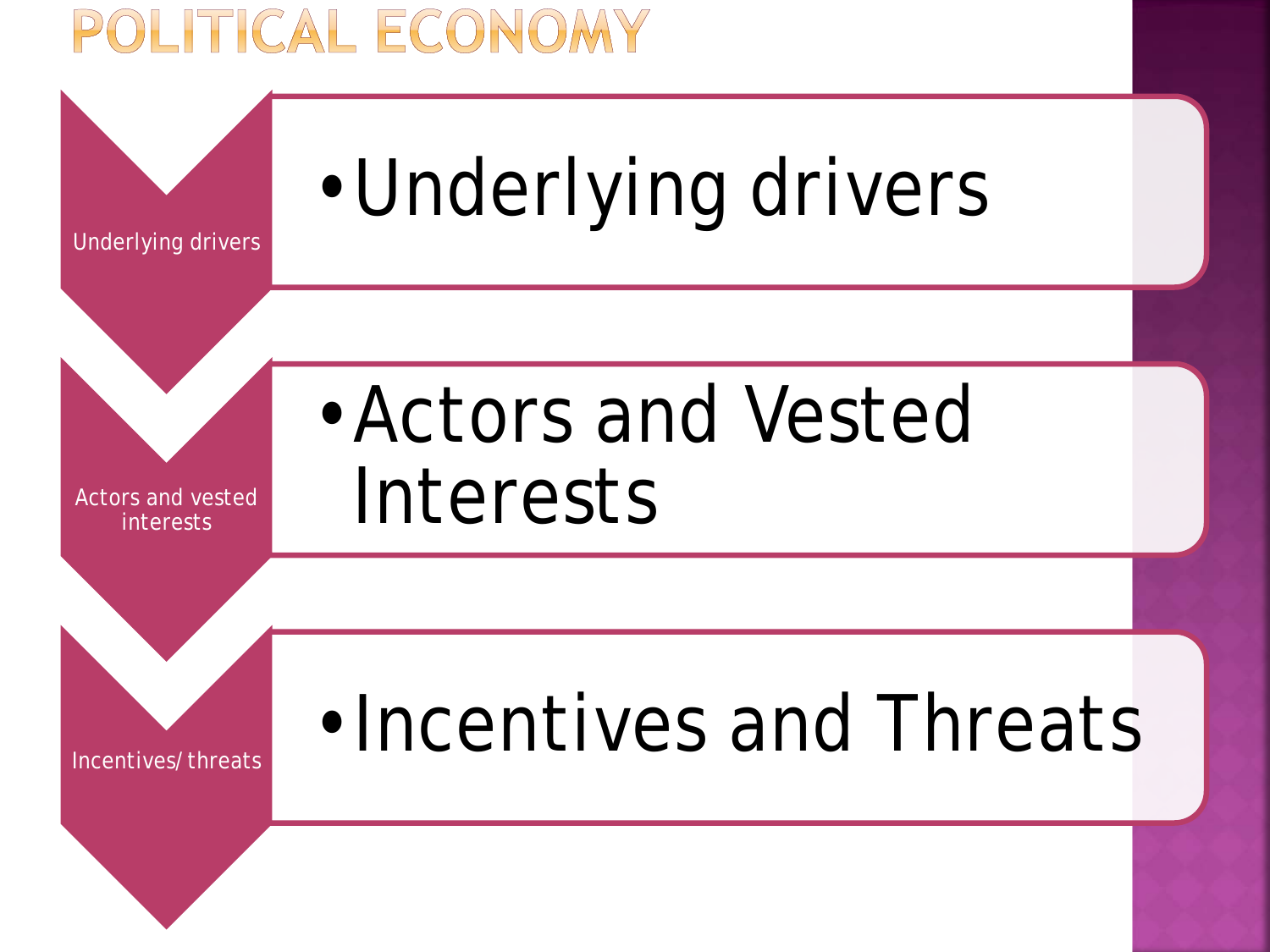# UNDERLYING DRIVERS

- Political instability
- Regime shift
- Transition from conflict
- Economic instability
- Economic transformation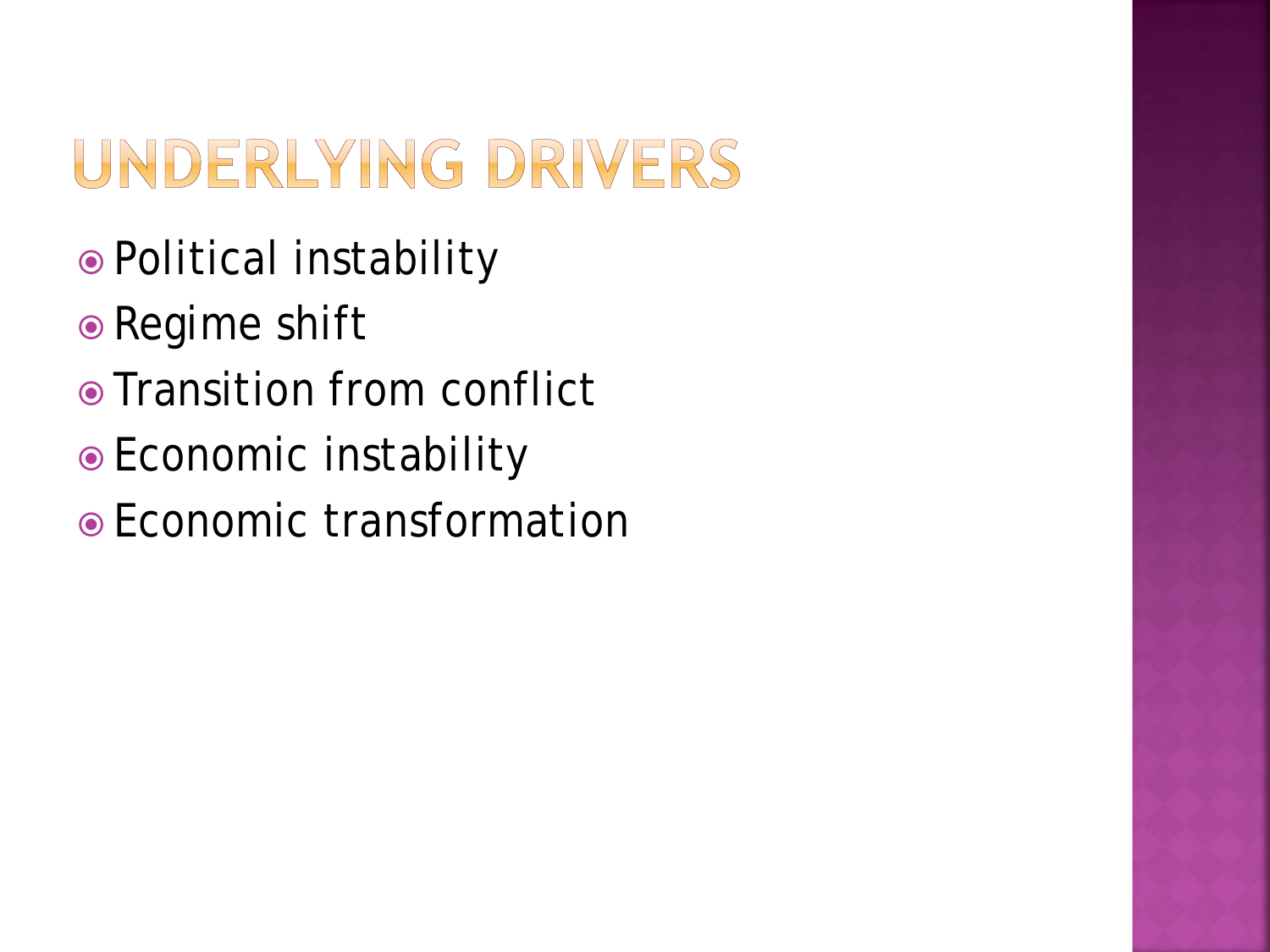### ACTORS AND VESTED INTERESTS

INTERNAL

- National Politicians
- National bureaucrats
- Parents and children
- Teachers
- Teacher Unions
- Elites and Masses (social class)
- Caste, ethnic, language groups
- Civil Society organisations
- Textbook manufacturers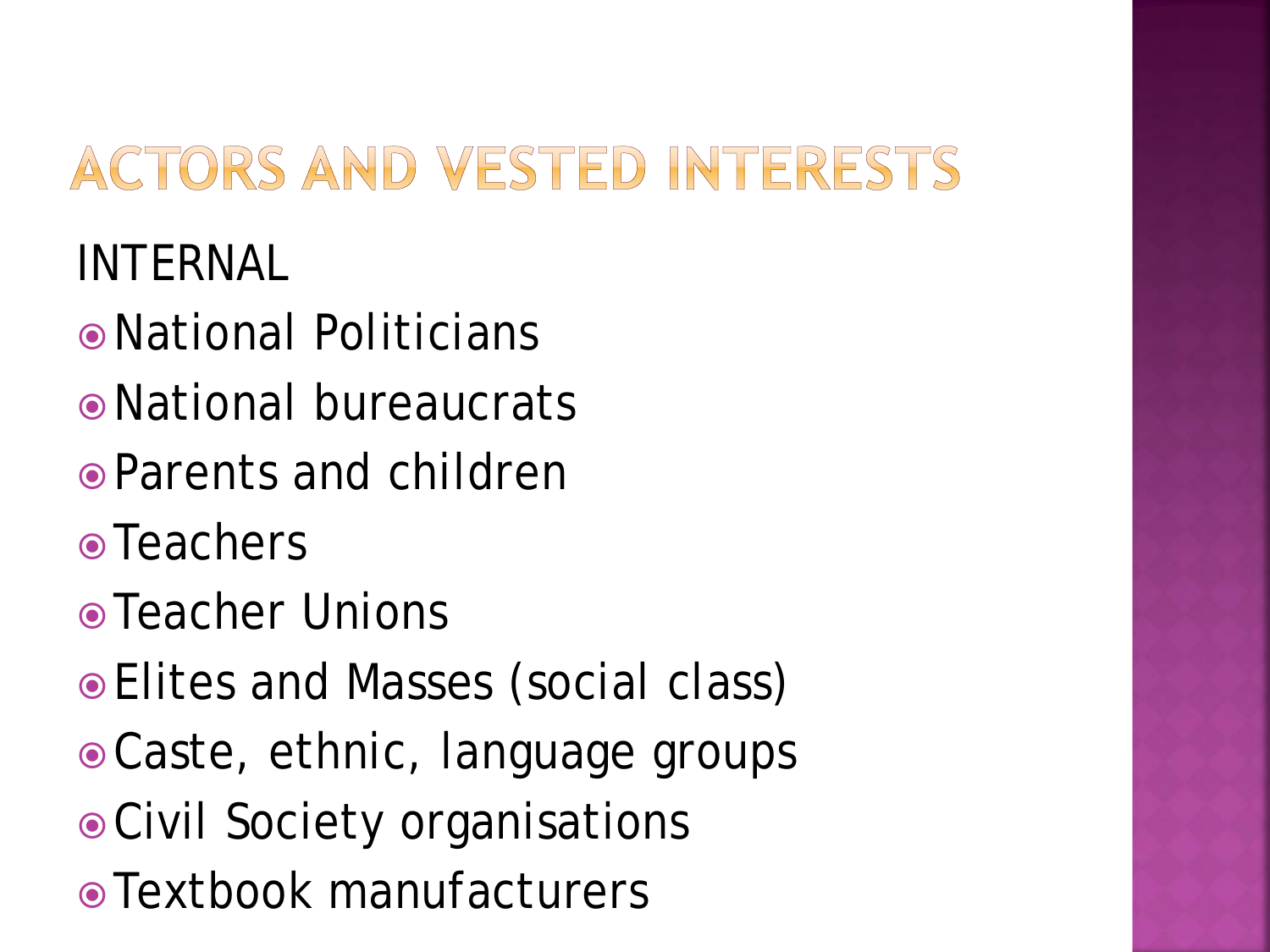# POLITICAL WILL AND ACCESS

 *A sustained commitment of politicians and administrators to invest the necessary resource to achieve specific objectives and a willingness to make and implement, policy despite opposition*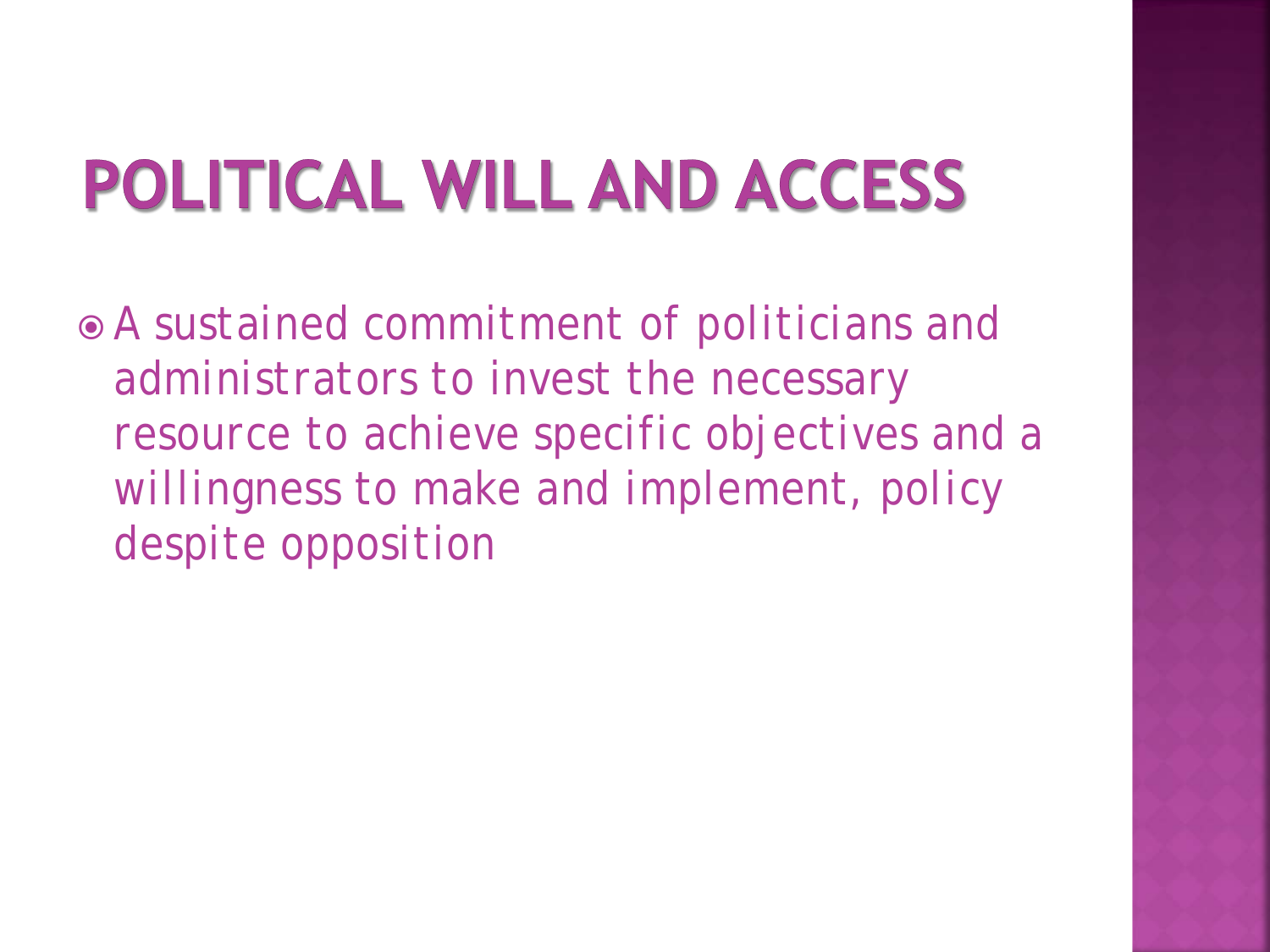### ACTORS WITH VESTED INTERESTS

EXTERNAL

- Colonial governments
- Development Partners
- Information Networks
- International Trade unions
- International Civil Society Organisations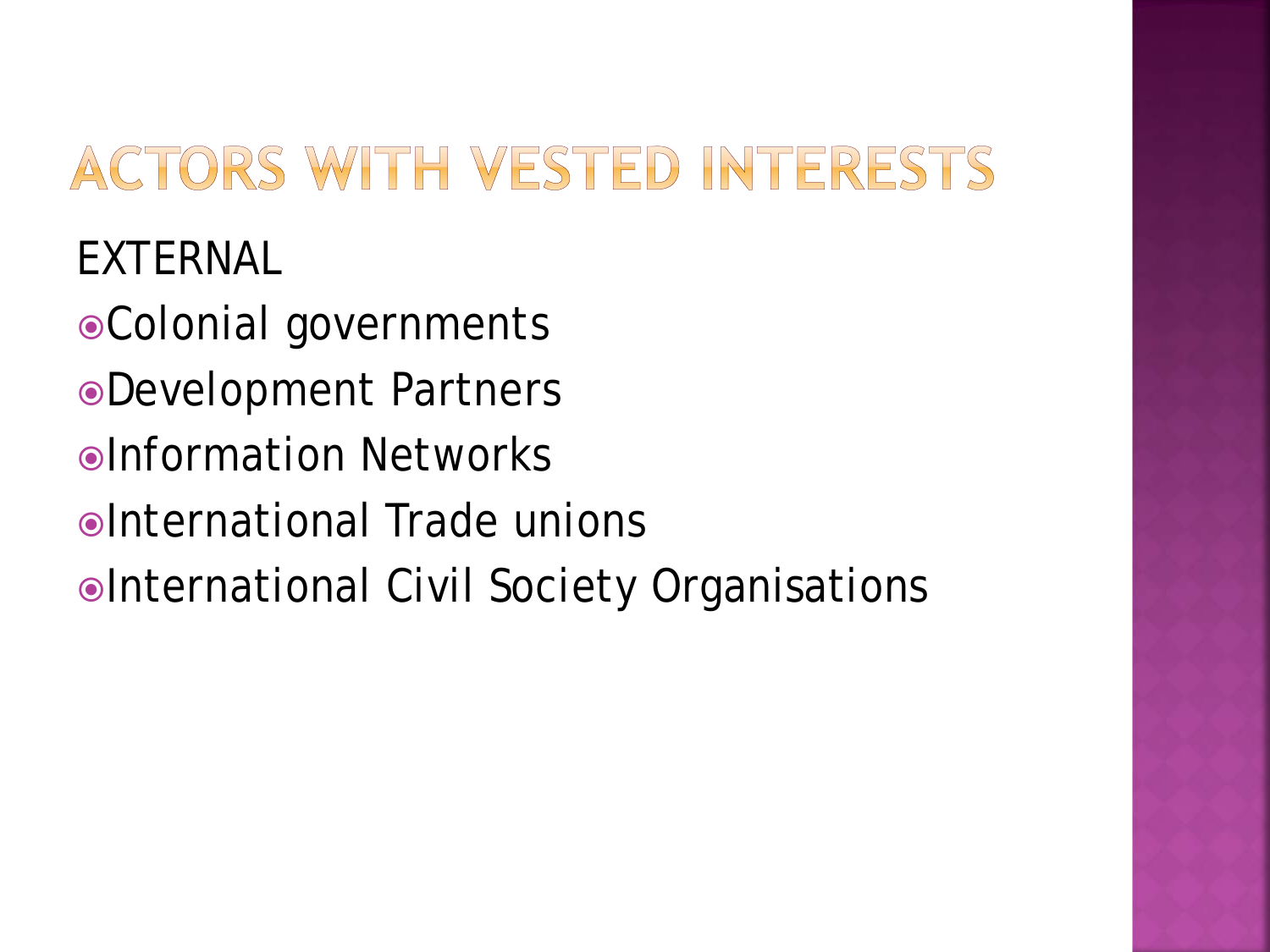## INCENTIVES THAT PROMOTE REFORM

- Material, power and status gains
- Expansion of jobs, budgets, trade union membership
- Expansion of patronage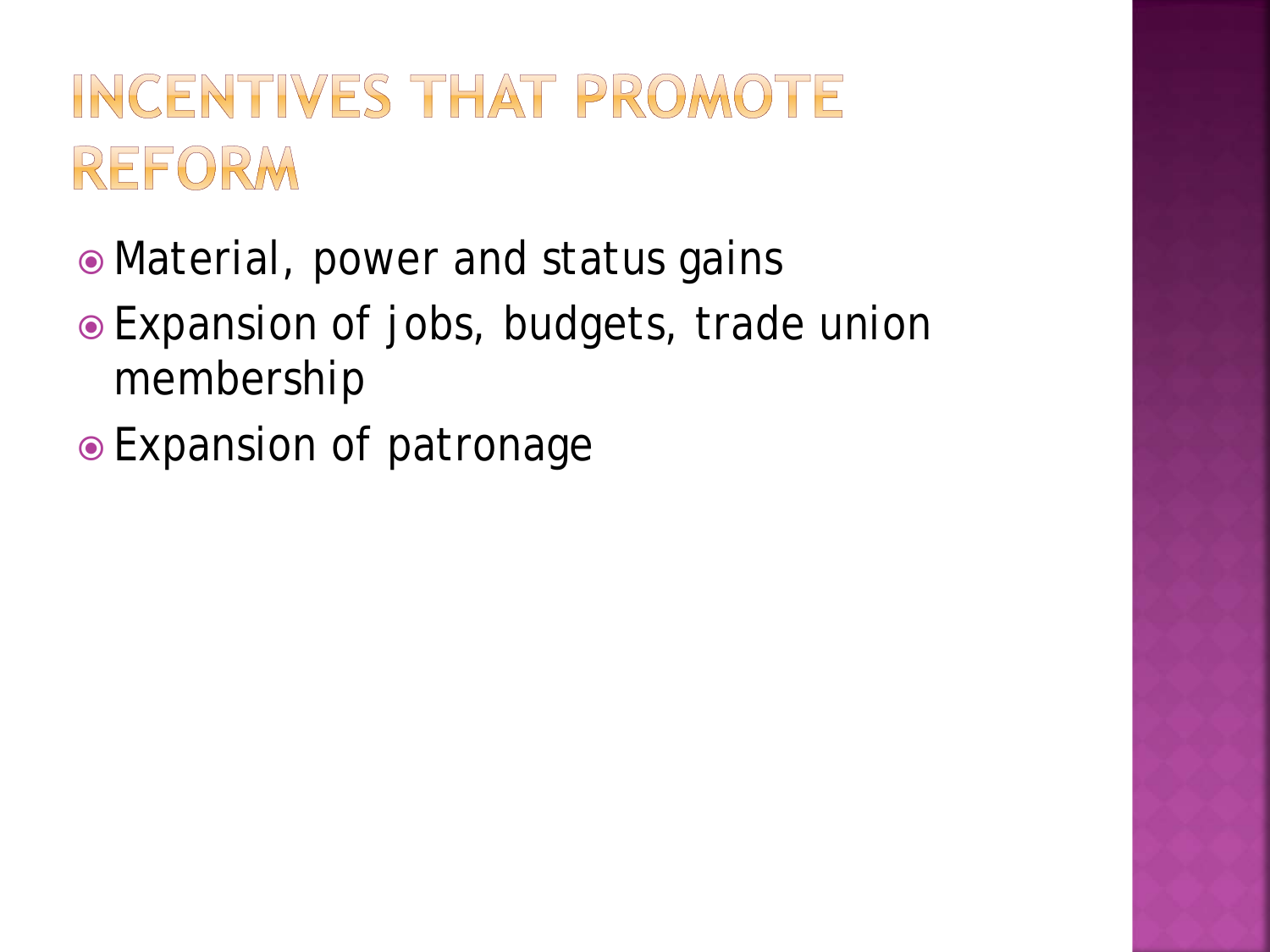### THREATS AND RESISTANCES TO REFORM

- Threats to pay, status, power, jobs
- Burdens perceived by students, teachers, parents, school managers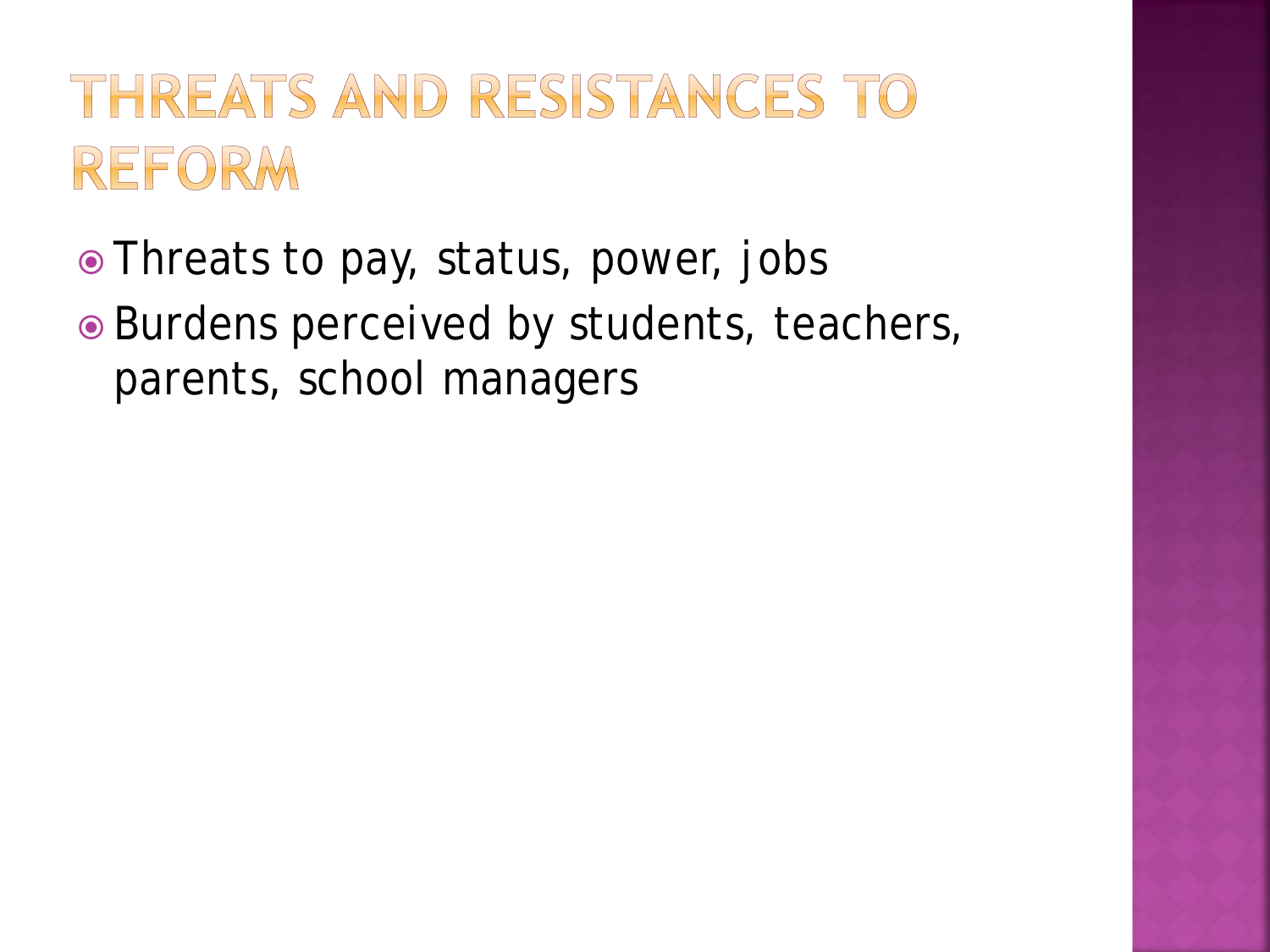|                                  | <b>ACCESS</b>                                                                                                                                                           | <b>QUALITY</b>                                                                                                                                      |
|----------------------------------|-------------------------------------------------------------------------------------------------------------------------------------------------------------------------|-----------------------------------------------------------------------------------------------------------------------------------------------------|
| <b>Typical</b><br><b>actions</b> | <b>•Infrastructure</b><br>•Expand<br><b>bureaucracies</b><br><b>.Increase budgets</b><br>•Hire<br>administrators<br>•Hire service<br>providers<br><b>•Buy equipment</b> | •Improve management<br>•Increase efficiency<br>•Change behaviours of<br>teachers and others<br>•Improve performance<br>•Strengthen local<br>control |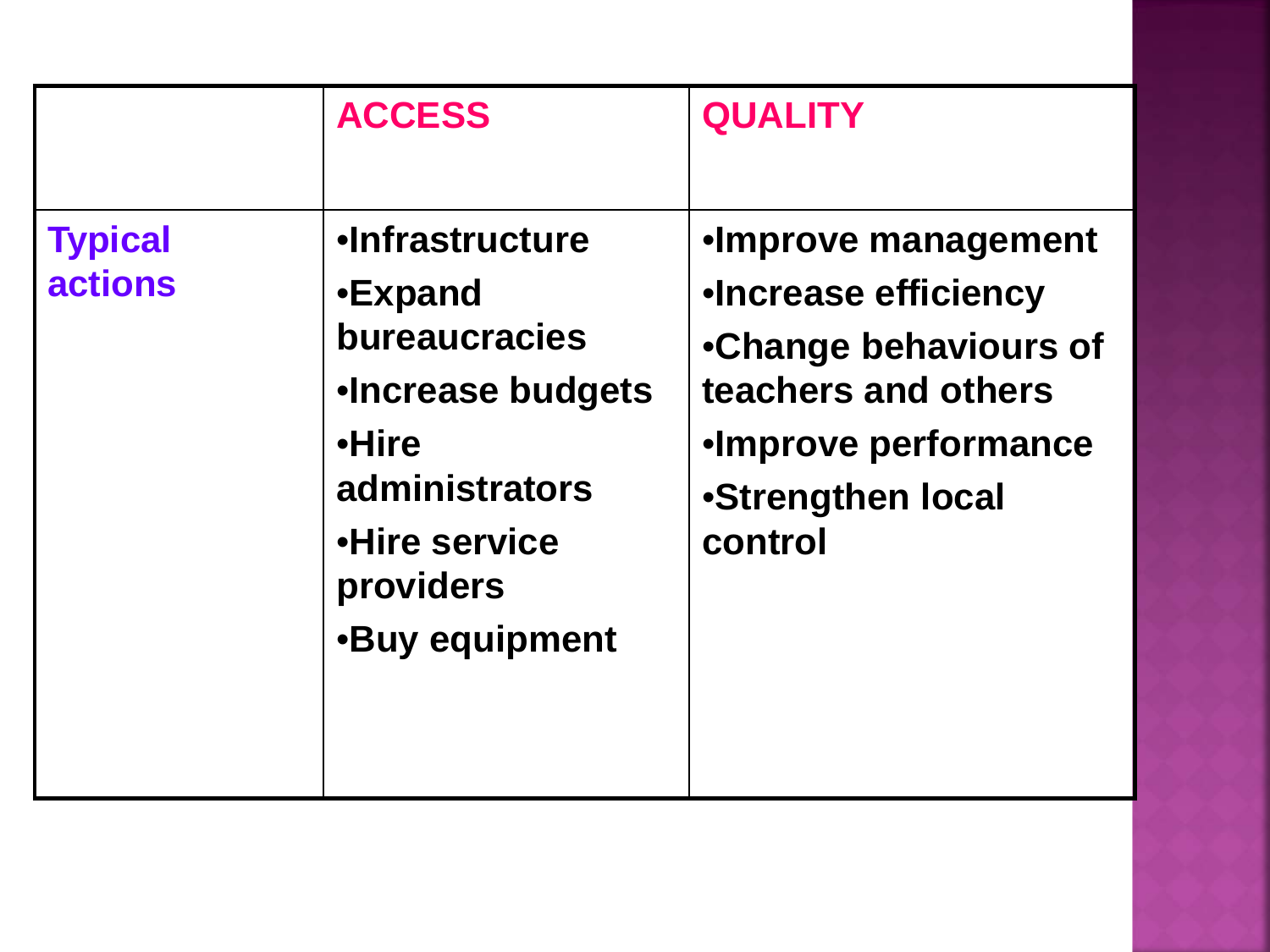|                                                    | <b>ACCESS</b>                                                                                                                                                                | <b>QUALITY</b>                                                                 |
|----------------------------------------------------|------------------------------------------------------------------------------------------------------------------------------------------------------------------------------|--------------------------------------------------------------------------------|
| <b>Typical</b><br>political<br><b>implications</b> | •Creation of<br>benefits/jobs<br>•Construction and<br>provisioning of<br>contracts<br><b>.Increased budgets</b><br><b>.Increased power for</b><br>ministries and<br>managers | Loss of jobs<br>New demands on<br>$\bullet$<br>and expectations<br>of teachers |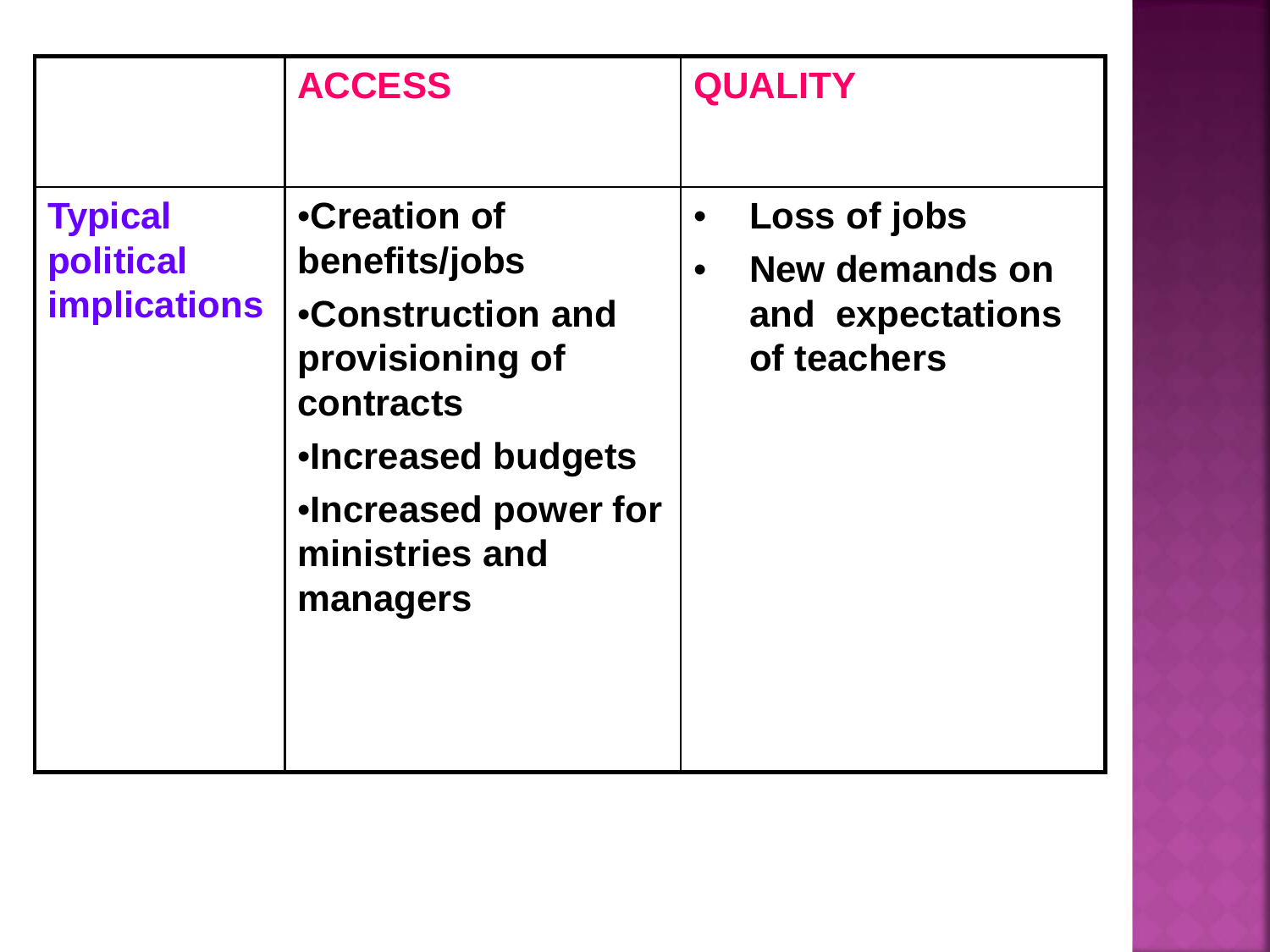|                                                               | <b>ACCESS</b>                                                                                                                                                                                                                                  | <b>QUALITY</b>                                                                                                                                                                                 |
|---------------------------------------------------------------|------------------------------------------------------------------------------------------------------------------------------------------------------------------------------------------------------------------------------------------------|------------------------------------------------------------------------------------------------------------------------------------------------------------------------------------------------|
| <b>Typical</b><br>political<br>response to<br>such<br>reforms | <b>.Unions of providers</b><br>welcome reforms and<br>collaborate with them<br>•Politicians welcome<br>tangible benefits to<br>distribute to<br>constituencies<br>•Communities<br>pleased to receive<br>benefits<br>•Voters support<br>changes | <b>.Unions of providers</b><br>resist reforms<br>•Administrators seek to<br>ignore or sabotage<br>change<br>•Politicians avoid<br><b>implementing reforms</b><br>.Voters unaware of<br>changes |